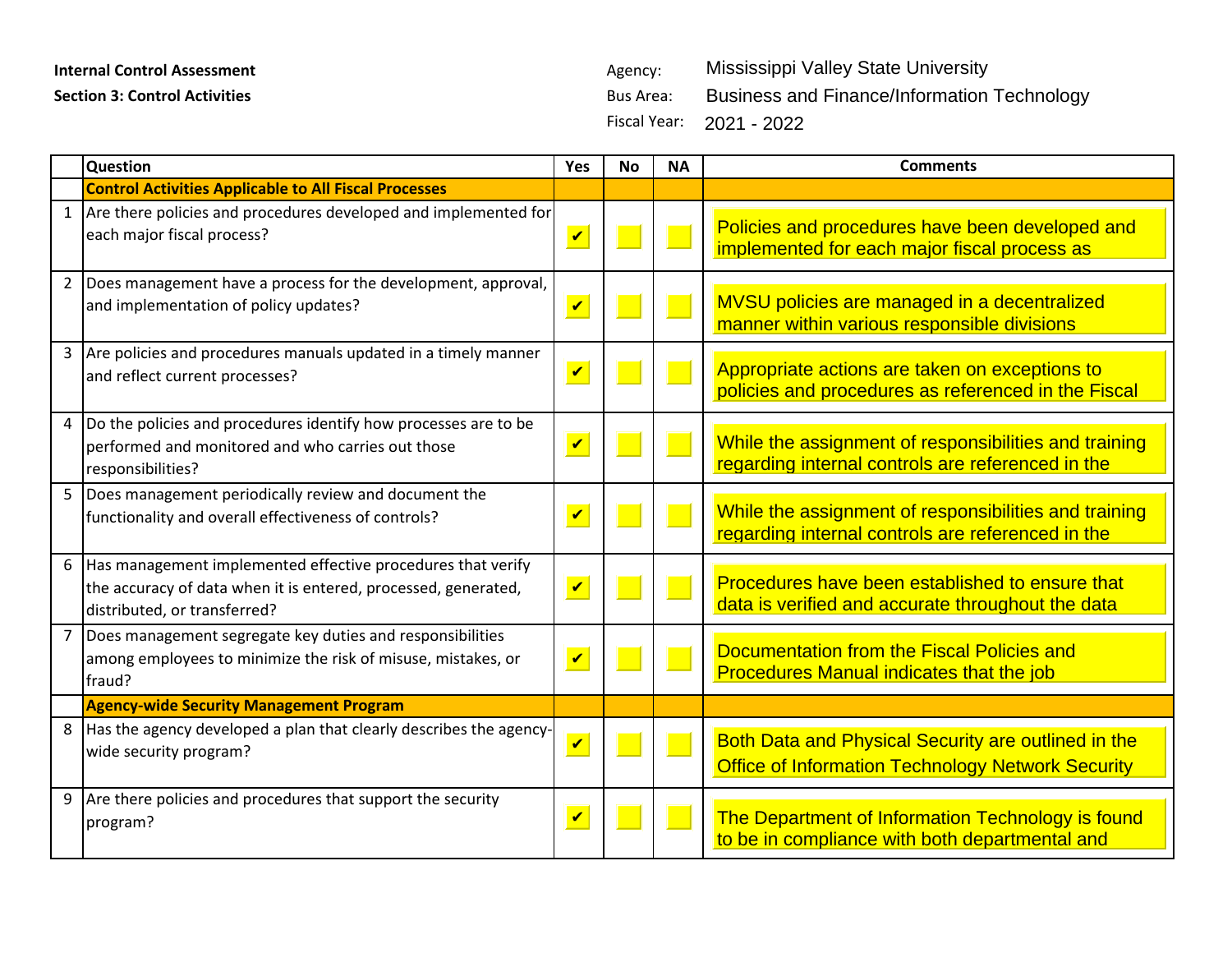## **Internal Control Assessment** Agency:

**Section 3: Control Activities Bus Area: Bus Area: Bus Area:** 

| Question                                                               | No   NA   | <b>Comments</b>                                                         |
|------------------------------------------------------------------------|-----------|-------------------------------------------------------------------------|
| 10 Has management established a structure to implement and             | ————————— |                                                                         |
| manage the security program throughout the agency?                     |           | Security Roles and Responsibilities are clearly defined                 |
|                                                                        |           |                                                                         |
| I Are security responsibilities clearly defined?                       |           |                                                                         |
|                                                                        |           | │ <mark>Both Data and Physical Security are clearly defined in</mark> │ |
|                                                                        |           |                                                                         |
| '2   Has the agency implemented effective security-related personnel   |           |                                                                         |
| policies?                                                              |           |                                                                         |
|                                                                        |           | In addition to policies and procedures outlined, the C                  |
|                                                                        |           |                                                                         |
| Does management monitor and periodically assess the security           |           |                                                                         |
| program policies, procedures and compliance?                           |           | Annual Reviews of the Network Security Policy and Un                    |
|                                                                        |           |                                                                         |
| If weaknesses in the security program are identified, does             |           |                                                                         |
| management take corrective action?                                     |           | Weaknesses in the security program are promptly ider                    |
|                                                                        |           |                                                                         |
| $5$ Are the agency's information technology policies and procedures    |           |                                                                         |
| in accordance with ITS policies, standards and guidelines?             |           |                                                                         |
|                                                                        |           | he Department of Information Technology sets techn <mark>e</mark>       |
|                                                                        |           |                                                                         |
| <b>Access Control</b>                                                  |           |                                                                         |
| 16 Has the agency established physical and logical controls to prevent |           |                                                                         |
| and detect unauthorized access?                                        |           | Physical security and logical security controls and proc                |
|                                                                        |           |                                                                         |
| Are sensitive and confidential data files password protected at all    |           |                                                                         |
| times, including portable flash drives, thumb drives, laptops, etc.    |           | There is no university wide policy or network configura $\vert\vert$    |
|                                                                        |           |                                                                         |
|                                                                        |           |                                                                         |
| 18 Are passwords required for access on all computers?                 |           |                                                                         |
|                                                                        |           | All Windows computers are joined to a MVSU Active D                     |
|                                                                        |           |                                                                         |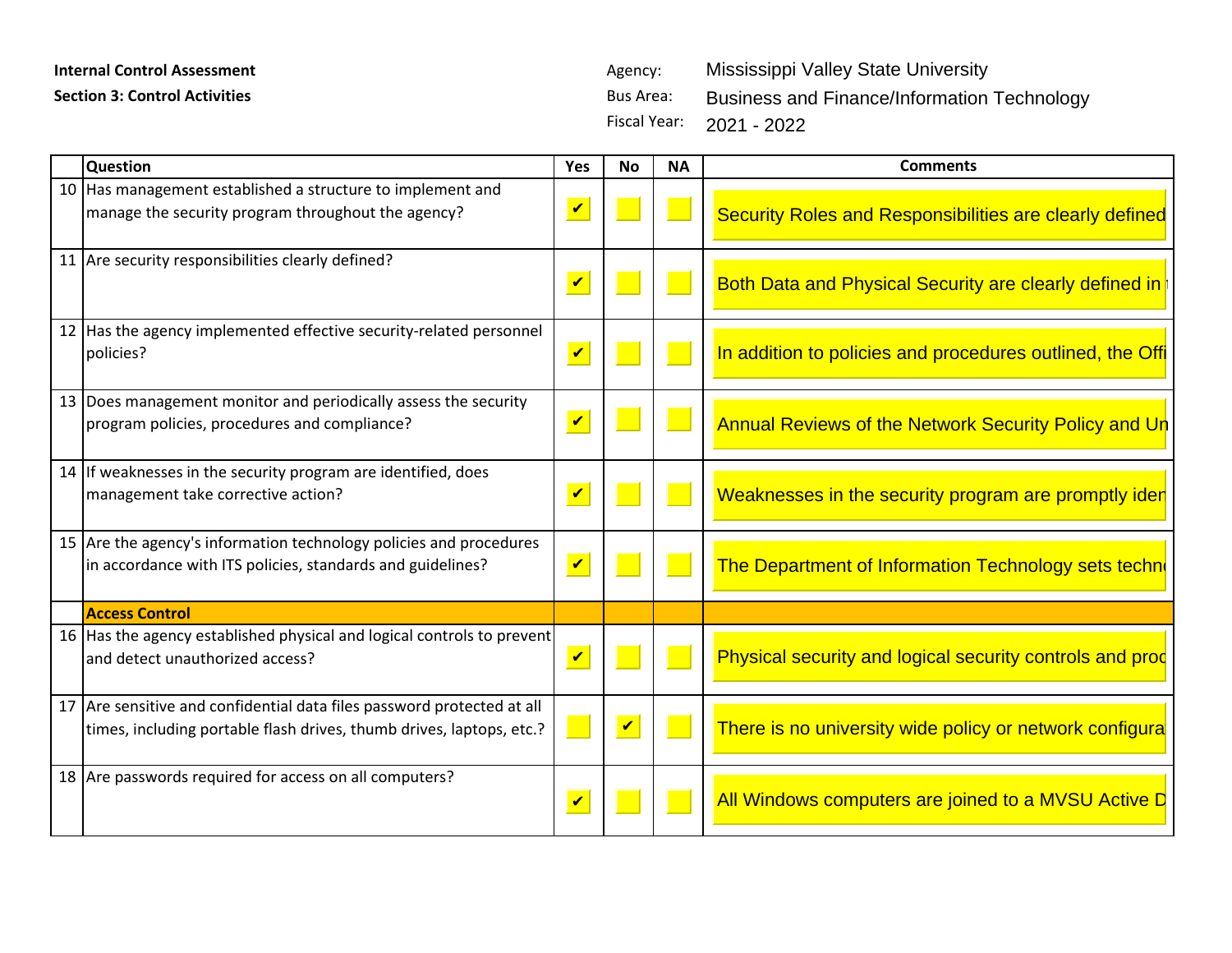## **Internal Control Assessment Agency:** Agency:

**Section 3: Control Activities Bus Area: Bus Area: Bus Area:** 

|                                                                                        |                                   | <b>Comments</b>                                                                                                                                                                                                                                                                                                                                                                                                                                                        |
|----------------------------------------------------------------------------------------|-----------------------------------|------------------------------------------------------------------------------------------------------------------------------------------------------------------------------------------------------------------------------------------------------------------------------------------------------------------------------------------------------------------------------------------------------------------------------------------------------------------------|
| <b>Question</b><br>19 Are staff required to regularly change their passwords?          | <del>▎▄▁▔▔▁▐▏▔▁▁▔▁▊▀▁▁▁▁▐▔▔</del> |                                                                                                                                                                                                                                                                                                                                                                                                                                                                        |
|                                                                                        |                                   | Active Directory domain policy is set for all users to res                                                                                                                                                                                                                                                                                                                                                                                                             |
|                                                                                        |                                   |                                                                                                                                                                                                                                                                                                                                                                                                                                                                        |
| $\sqrt{\frac{1}{100}}$ Does the agency monitor information systems access, investigate |                                   |                                                                                                                                                                                                                                                                                                                                                                                                                                                                        |
| apparent violations, and take appropriate disciplinary action?                         |                                   | ⊿ <mark>partment of Information Technology at Mississi</mark> │                                                                                                                                                                                                                                                                                                                                                                                                        |
|                                                                                        |                                   |                                                                                                                                                                                                                                                                                                                                                                                                                                                                        |
| Does the agency have documented procedures for removing                                |                                   |                                                                                                                                                                                                                                                                                                                                                                                                                                                                        |
| access to all systems when an employee leaves the agency?                              |                                   | As part of the University clearing process the Information                                                                                                                                                                                                                                                                                                                                                                                                             |
|                                                                                        |                                   |                                                                                                                                                                                                                                                                                                                                                                                                                                                                        |
| <b>Application Software Development &amp; Change Control</b>                           |                                   |                                                                                                                                                                                                                                                                                                                                                                                                                                                                        |
| $22$ Are the agency information system processing features and                         |                                   |                                                                                                                                                                                                                                                                                                                                                                                                                                                                        |
| program modifications properly authorized?                                             |                                   | For web-based systems, there are forms for system fe                                                                                                                                                                                                                                                                                                                                                                                                                   |
|                                                                                        |                                   |                                                                                                                                                                                                                                                                                                                                                                                                                                                                        |
| Is all new or revised software thoroughly tested and approved?                         |                                   |                                                                                                                                                                                                                                                                                                                                                                                                                                                                        |
|                                                                                        |                                   | <b>Banner Administration System: We have two separate</b>                                                                                                                                                                                                                                                                                                                                                                                                              |
|                                                                                        |                                   |                                                                                                                                                                                                                                                                                                                                                                                                                                                                        |
| $24$ Does the agency have established procedures to ensure control of $\vert$          |                                   |                                                                                                                                                                                                                                                                                                                                                                                                                                                                        |
| its software libraries, including labeling, access restrictions, use of $\ \cdot\ $    |                                   | $\begin{array}{ c c c }\hline \multicolumn{1}{ }{\textbf{I}} & \multicolumn{1}{ }{\textbf{I}} & \multicolumn{1}{ }{\textbf{I}} & \multicolumn{1}{ }{\textbf{I}} & \multicolumn{1}{ }{\textbf{I}} & \multicolumn{1}{ }{\textbf{I}} & \multicolumn{1}{ }{\textbf{I}} & \multicolumn{1}{ }{\textbf{I}} & \multicolumn{1}{ }{\textbf{I}} & \multicolumn{1}{ }{\textbf{I}} & \multicolumn{1}{ }{\textbf{I}} & \multicolumn{1}{ }{\textbf{I}} & \multicolumn{1}{ }{\textbf{$ |
|                                                                                        |                                   |                                                                                                                                                                                                                                                                                                                                                                                                                                                                        |
| inventories and separate libraries?                                                    |                                   |                                                                                                                                                                                                                                                                                                                                                                                                                                                                        |
| <b>ystem Software Control</b>                                                          |                                   |                                                                                                                                                                                                                                                                                                                                                                                                                                                                        |
| Does the agency limit access to system software based on job                           |                                   |                                                                                                                                                                                                                                                                                                                                                                                                                                                                        |
| responsibilities?                                                                      |                                   | The Department of Information Technology maintains :                                                                                                                                                                                                                                                                                                                                                                                                                   |
|                                                                                        |                                   |                                                                                                                                                                                                                                                                                                                                                                                                                                                                        |
| Is the access authorization documented?                                                |                                   |                                                                                                                                                                                                                                                                                                                                                                                                                                                                        |
|                                                                                        |                                   | <b>V</b> Copies of approved requests are filed with the Applical                                                                                                                                                                                                                                                                                                                                                                                                       |
|                                                                                        |                                   |                                                                                                                                                                                                                                                                                                                                                                                                                                                                        |
| Does the agency monitor access to and the uses of system                               |                                   |                                                                                                                                                                                                                                                                                                                                                                                                                                                                        |
| software?                                                                              |                                   | System software (Canvas, Grades First, Banner, and A                                                                                                                                                                                                                                                                                                                                                                                                                   |
|                                                                                        |                                   |                                                                                                                                                                                                                                                                                                                                                                                                                                                                        |
|                                                                                        |                                   |                                                                                                                                                                                                                                                                                                                                                                                                                                                                        |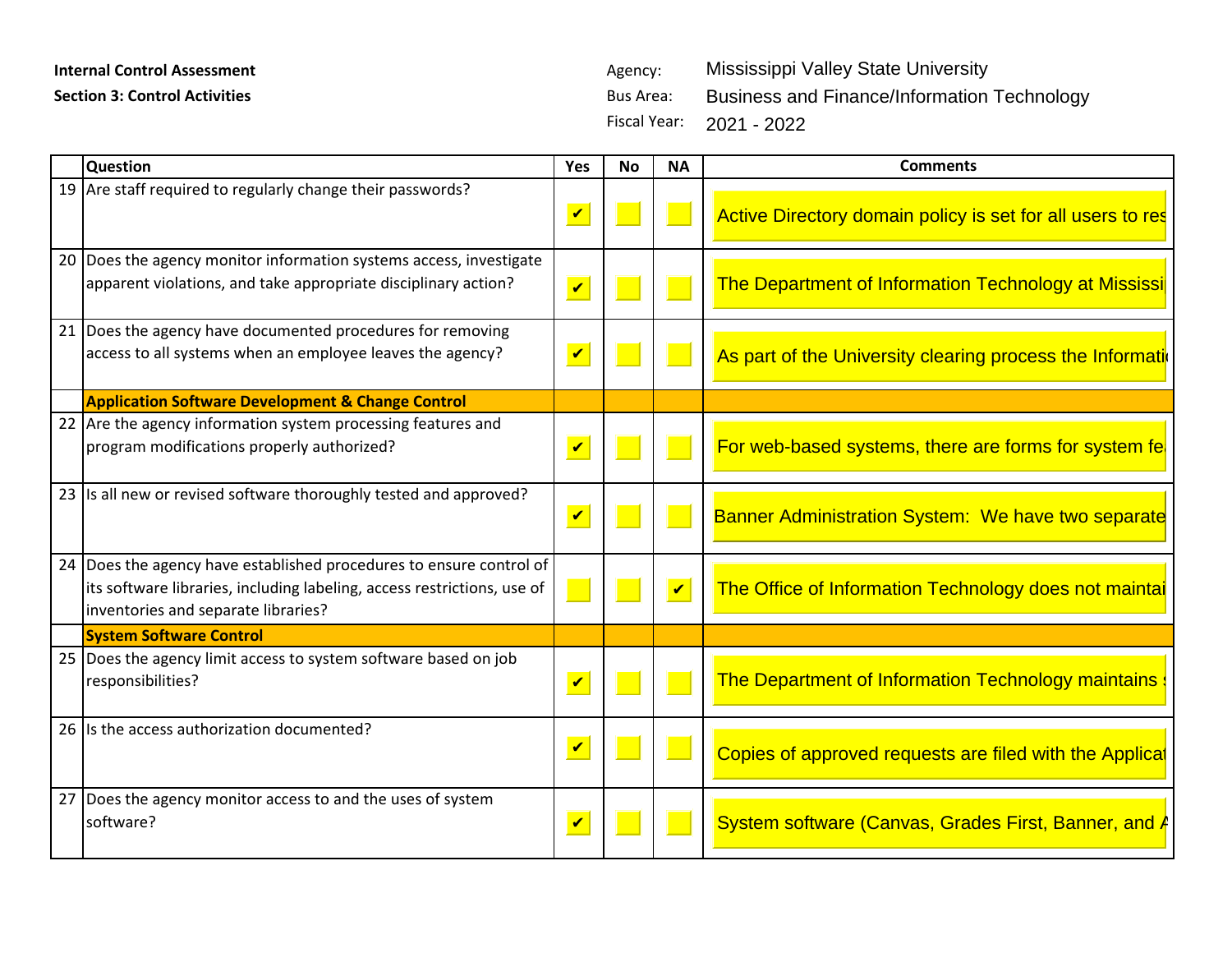## **Internal Control Assessment** Agency:

Fiscal Year:

| <b>Internal Control Assessment</b>   |                                                                                                                                                                      |                         | Agency:                                 |           | Mississippi Valley State University                                                                               |
|--------------------------------------|----------------------------------------------------------------------------------------------------------------------------------------------------------------------|-------------------------|-----------------------------------------|-----------|-------------------------------------------------------------------------------------------------------------------|
| <b>Section 3: Control Activities</b> |                                                                                                                                                                      |                         | <b>Bus Area:</b><br><b>Fiscal Year:</b> |           | <b>Business and Finance/Information Technology</b><br>2021 - 2022                                                 |
|                                      | <b>Question</b>                                                                                                                                                      | Yes                     | <b>No</b>                               | <b>NA</b> | <b>Comments</b>                                                                                                   |
|                                      | 28 Are there policies in place to protect system software from<br>unauthorized changes?                                                                              | $\overline{\mathbf{v}}$ |                                         |           | Through the active directory, Mississippi Valley State<br>University has implemented access control roles.        |
|                                      | 29 Are there policies in place to prevent unauthorized personal<br>software on an agency server or employee's work station?                                          | $\overline{\mathbf{v}}$ |                                         |           | <b>Mississippi Valley State University Server access is</b><br>not given to end users; only select members of the |
|                                      | <b>Service Continuity</b>                                                                                                                                            |                         |                                         |           |                                                                                                                   |
| 30                                   | Does the agency have data and program backup procedures,<br>including off-site storage of data, environnmental controls, and<br>staff training?                      | $\blacktriangledown$    |                                         |           | The Office of Information Technology maintains<br>on-site and off-site data backups of its all vital servers      |
|                                      | 31 Does the agency periodically test and restore the backup files to<br>ensure access?                                                                               | $\blacktriangledown$    |                                         |           | The Office of Information Technology is currently in<br>the process of developing a comprehensive disaster        |
|                                      | 32 Has management developed and documented a comprehensive<br>contingency plan?                                                                                      | $\overline{\mathbf{v}}$ |                                         | и.        | The Office of Information Technology is currently in<br>the process of developing a comprehensive disaster        |
|                                      | 33 Does the agency test the contingency plan and adjust it as<br>appropriate?                                                                                        | $\overline{\mathbf{v}}$ |                                         |           | The Office of Information Technology has recognized<br>the need for a comprehensive contingency plan              |
|                                      | For agencies with an accounting system other than MAGIC                                                                                                              |                         |                                         |           |                                                                                                                   |
|                                      | 34   For agencies not using MAGIC as its general ledger, is access to the<br>general ledger restricted to those who are assigned general ledger<br>responsibilities? | $\blacktriangledown$    |                                         |           | Access to the general ledger and related records is<br>restricted to those with responsibilities and is           |
|                                      | 35 Does the agency have sufficient system controls in place for<br>general ledger?                                                                                   | $\overline{\mathbf{v}}$ |                                         |           | The agency has sufficient system controls in place for<br>general ledger of assets that are maintained through    |
|                                      | 36 Are these controls documented and tested in a timely manner?                                                                                                      | $\blacktriangledown$    |                                         |           | Accounting policies and procedures manuals are<br>updated as needed.                                              |